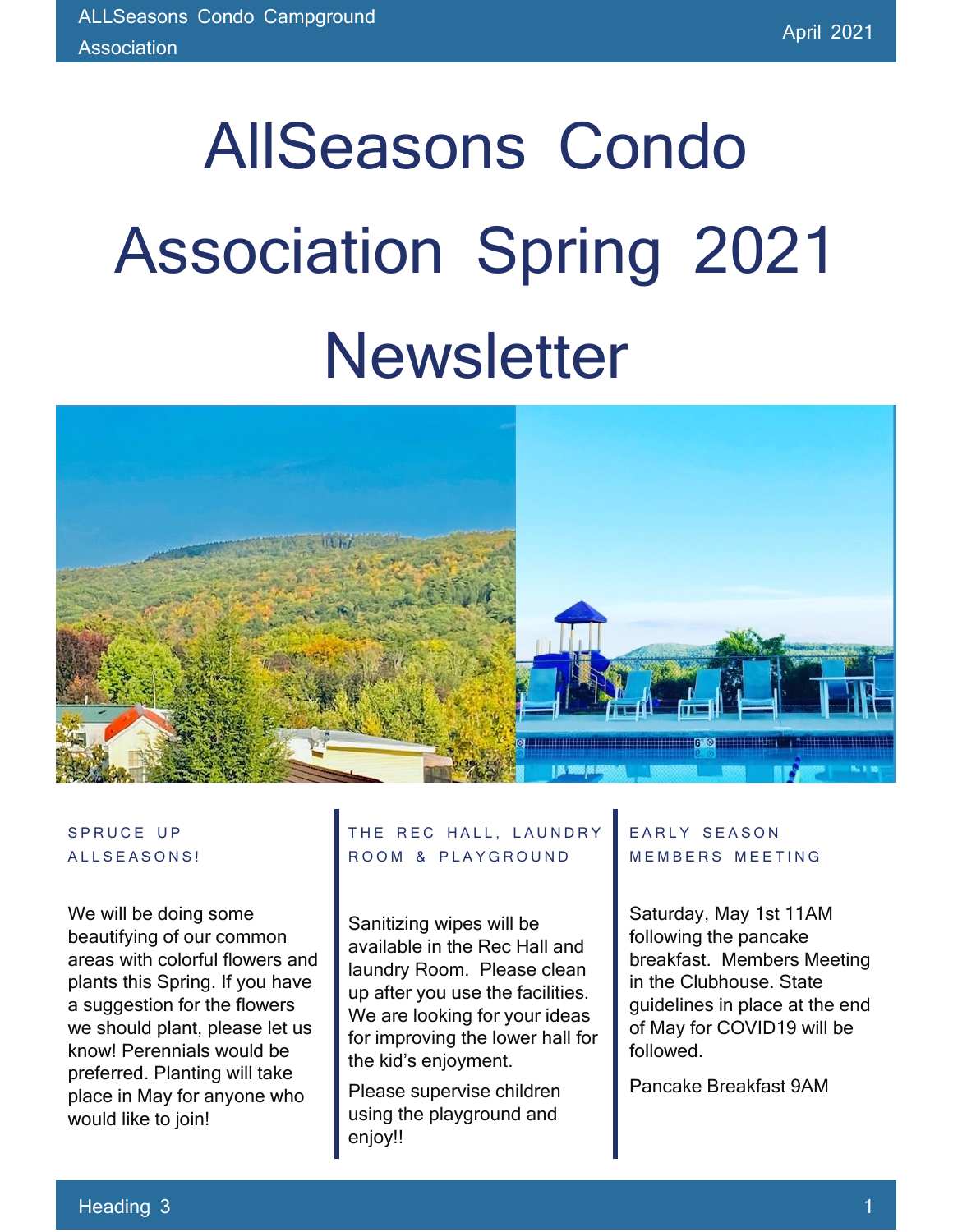

### TOURNAMENT SIGN UPS!

Sign-ups for multiple tournaments to take place over the summer on the weekends will begin May 1<sup>st</sup> and continue through May 30<sup>th</sup> at the meeting. Signups will also be posted at the Bulletin Boards in the Lower Rec Hall. We will be organizing tournaments for: Cornhole, Horseshoes, Bocce & Volleyball for adults and kids.

# Apparel LOGO Contest

Do you have an idea for a LOGO for ALLSeasons? We are looking for your ideas for a LOGO for t shirts, sweatshirts & hats. Email your idea to [allseasons194@gmail.com](about:blank) by June  $20<sup>th</sup>$ . The winner will be announced at the June  $27<sup>th</sup>$ meeting! Once the LOGO is selected, the merchandise will be available on a preorder basis.







## MADE TO ORDER

### ICE CREAM SUNDAES

Fridays at 7:00pm at the REC Hall for the month of June \$3.00 Per Person

Kids Hayrides Saturdays at 1:00PM beginning June 5th From the REC Hall around the grounds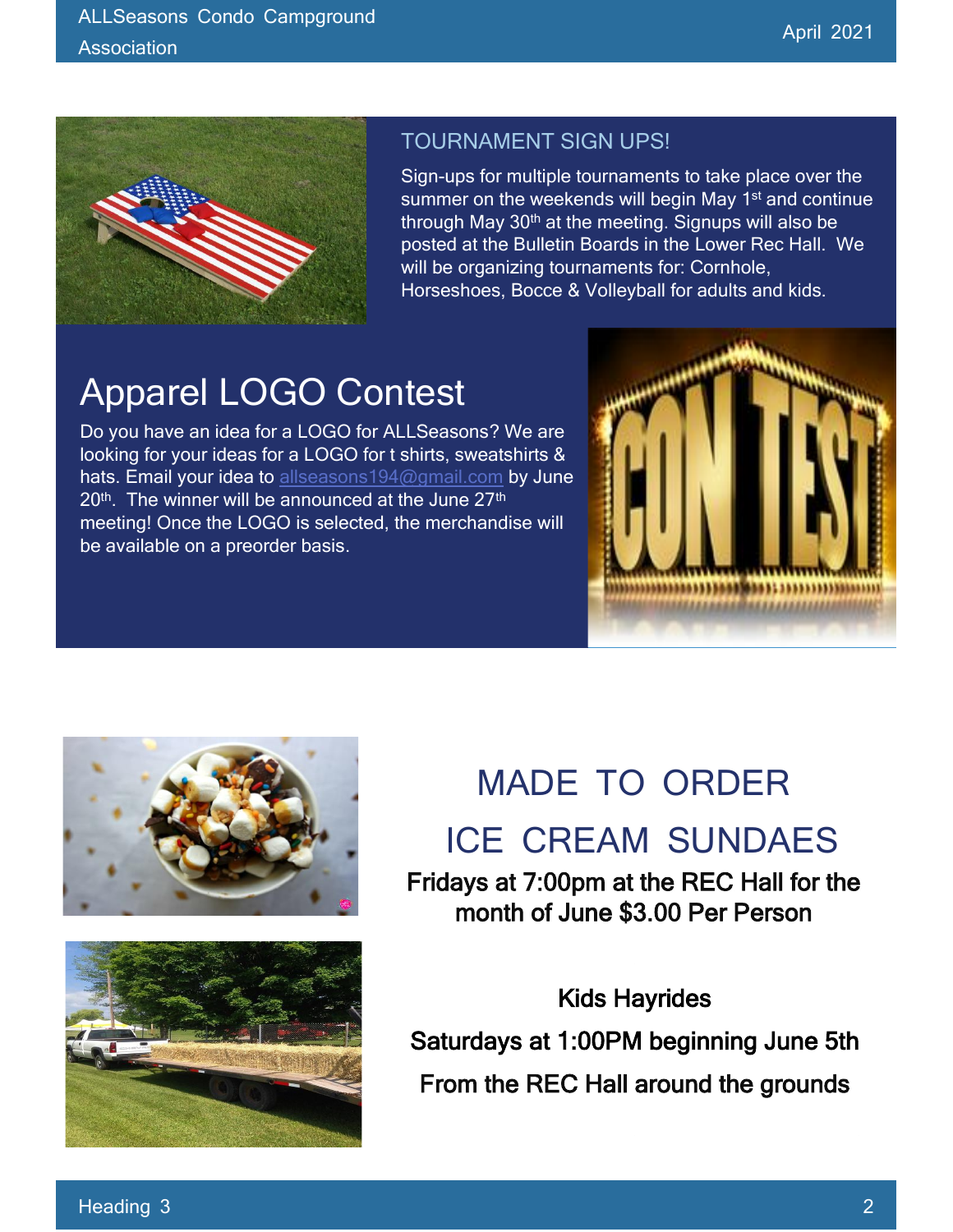

REMINDER: Rabies Vaccine Certificates are due by May 1<sup>st</sup>. Please submit your pet's vaccine proof if you have not done so already. Thank you.



ATV and Golf Cart proof of insurance is due by May 1<sup>st</sup> if you have not done so already.

Providing vaccine proof and insurance are a requirement of AllSeasons. Please avoid a fine and turn yours in today.



Association Meeting Schedule Sunday May 30<sup>th</sup> 11am Sunday June 27<sup>th</sup> 11am Sunday July 25<sup>th</sup> 11am Sunday August 29<sup>th</sup> 11am Annual Meeting Sunday October 10th 11am



2021 brings us a renewed opportunity to spend time relaxing with friends.

Grills will be made available outside the pool area & pool furniture will be placed out in the deck area.

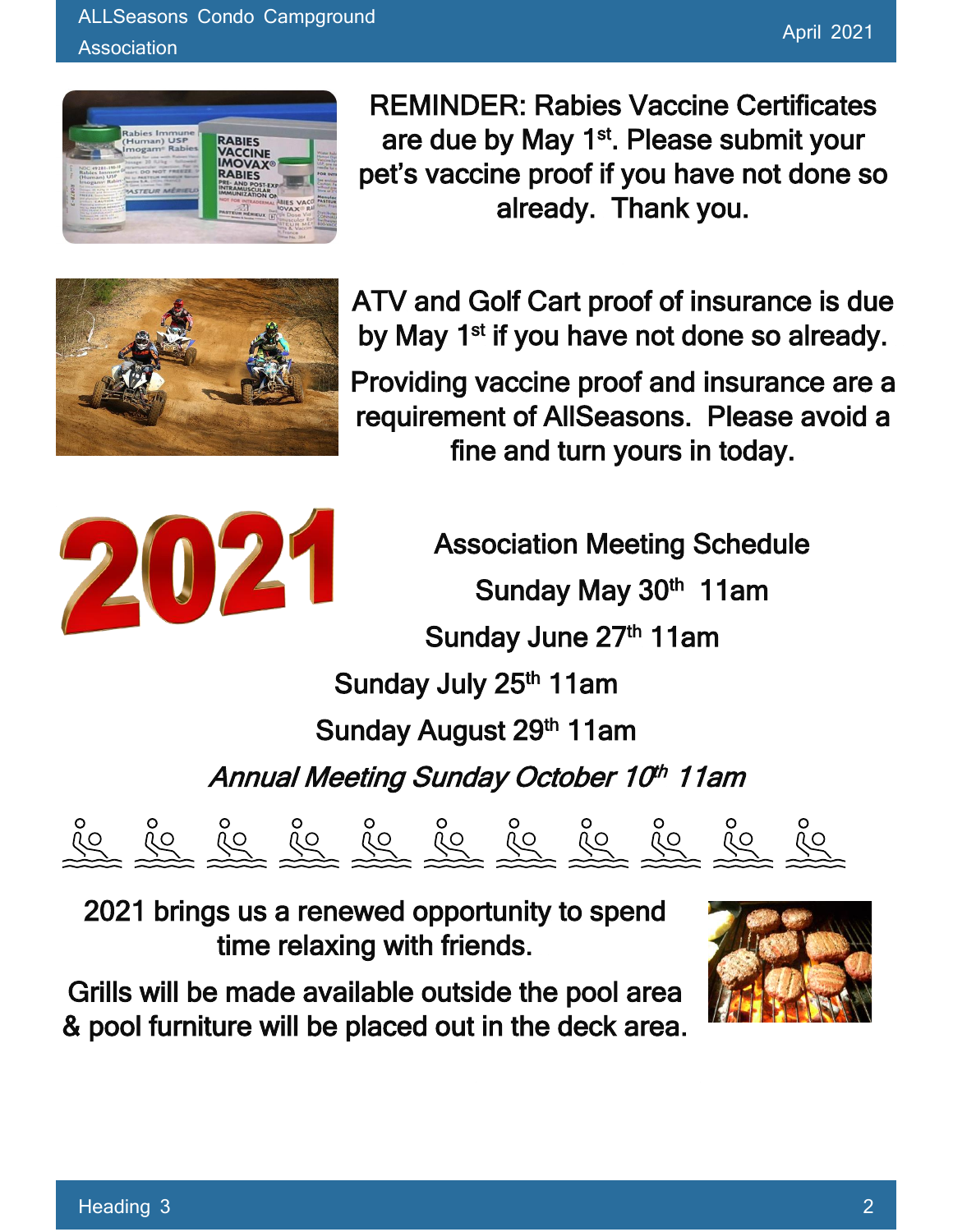### REC HALL REOPENING PANCAKE BREAKFAST

Saturday May 1st 9:00AM – 11:00AM

PANCAKES, SAUSAGE, TROPICAL FRUIT, JUICE, COFFEE \$5 AGES 10 & UP GUESTS: \$10 ADULTS \$5 AGES 9 AND UNDER Sign up at the Rec Hall or via email





### Kids Field Day Saturday July 17<sup>th</sup> 10 AM

Sac races, tug of war, three legged races, scavenger hunt, water balloon toss, freeze tag and more! Bring your parents to join in on the fun! Location: common ground field Sign up at the lower REC Hall.

#### Get up and Go Walking Social Group

Interested in joining a walking group? Get to know more of your ALLSeasons neighbors and sign up at the Lower Rec Hall! Time and activities for this group will be decided amongst those who sign up!





The Tetherball Court is returning to the playground. Do not know how to play? Jeff will be giving lessons to anyone interested (adults as well as kids)!

Tetherball is an easy, yet fun and challenging outdoor activity invented by the Britts in 1875! Or it might have been a young Dubliner.

Can I challenge you to a game?